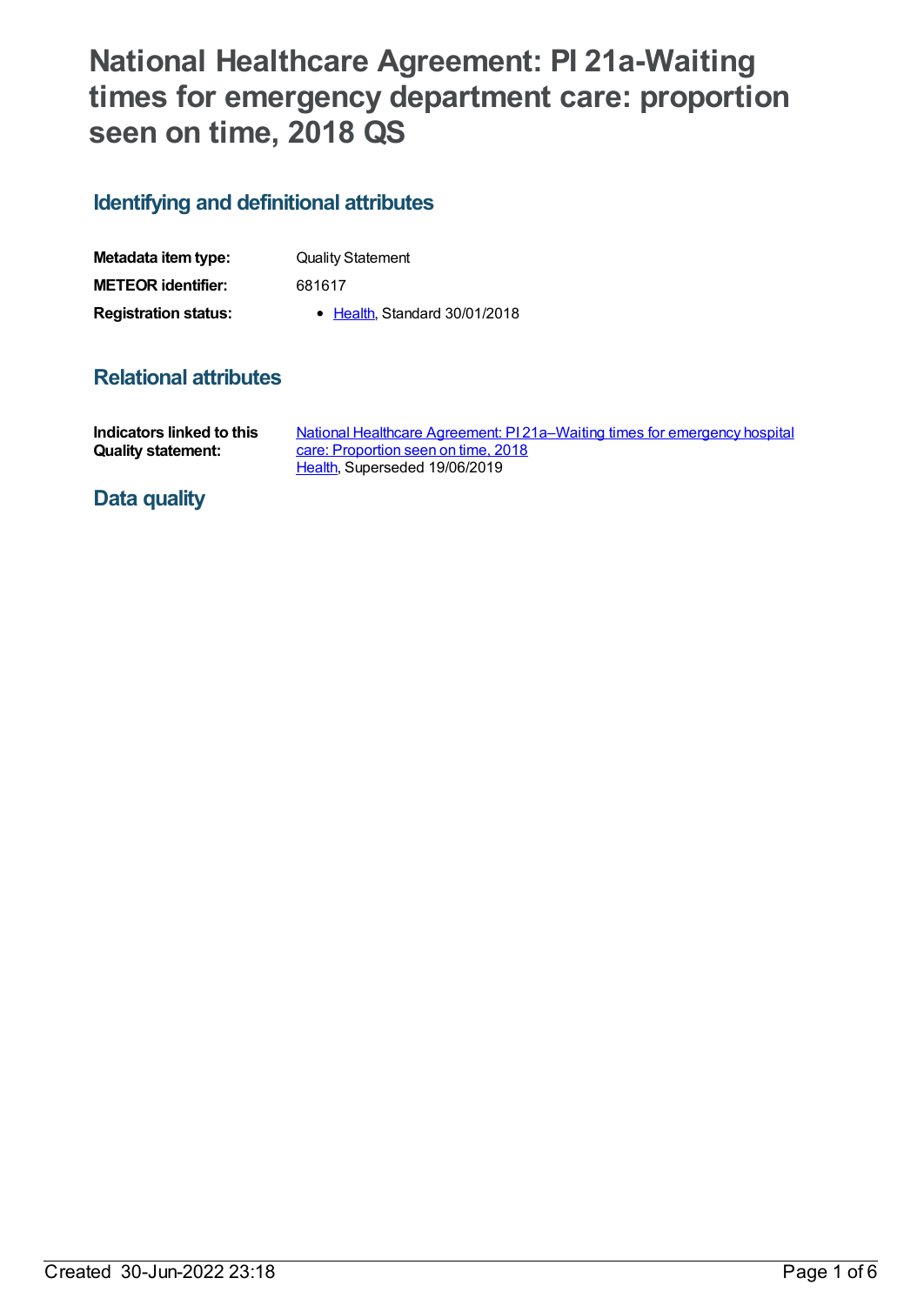- The scope of the data used to produce this indicator is non-admitted patients registered for care in emergency departments in public hospitals reporting to the National Non-admitted Patient Emergency Department Care Database (NNAPEDCD). It does not include emergency presentations to hospitals that have emergency departments that are not reported to the NNAPEDCD.
- For 2016–17, the coverage of the NNAPEDCD is considered complete for public hospitals with emergency departments that meet the criteria specified in the Non-admitted patient emergency department care (NAPEDC) National Minimum Data Set (NMDS) and the NAPEDC NAPEDC National Best Endeavours Data set (NBEDS).
- Most emergency presentations to hospitals where the emergency department does not meet the definition of an emergency department as defined per the NAPEDC NMDS or NBEDS are not reported to the NNAPEDCD. For 2014– 15 it was estimated that 88% of emergency presentations were reported in the NNAPEDCD.
- Most emergency presentations occur in *Major cities*. Therefore, disaggregation by remoteness, socioeconomic status and Indigenous status should be interpreted with caution.
- For 2016–17, Victoria, Queensland and Western Australia provided data to the NNAPEDCD using the NAPEDC NBEDS, while all other states and territories provided data to the NNAPEDCD using the NAPEDC NMDS specification. Therefore, data for Victoria, Queensland and Western Australia for 2016–17 may not be entirely comparable with data provided for other states and territories.
- For 2015–16, Queensland provided data to the NNAPEDCD using the NAPEDC DSS, while all other states and territories provided data to the NNAPEDCD using the NAPEDC NMDS specification. Therefore, Queensland data for 2015–16 may not be entirely comparable with data provided for other states and territories.
- The quality of Indigenous status data in the NNAPEDCD has not been formally assessed for completeness; therefore caution should be exercised when interpreting these data.
- Data provided for this indicator may not be comparable to data calculated in previous reporting periods due to changes in scope and peer group classifications.
- Remoteness data for 2011–12 and previous years are not directly comparable to remoteness data for 2012–13 and subsequent years.
- Socio-economic Indexes for Areas (SEIFA) data for 2010–11 and previous years are not directly comparable with SEIFA data for 2011–12, and SEIFA data for 2011–12 and previous years are not directly comparable with SEIFA data for 2012–13 and subsequent years.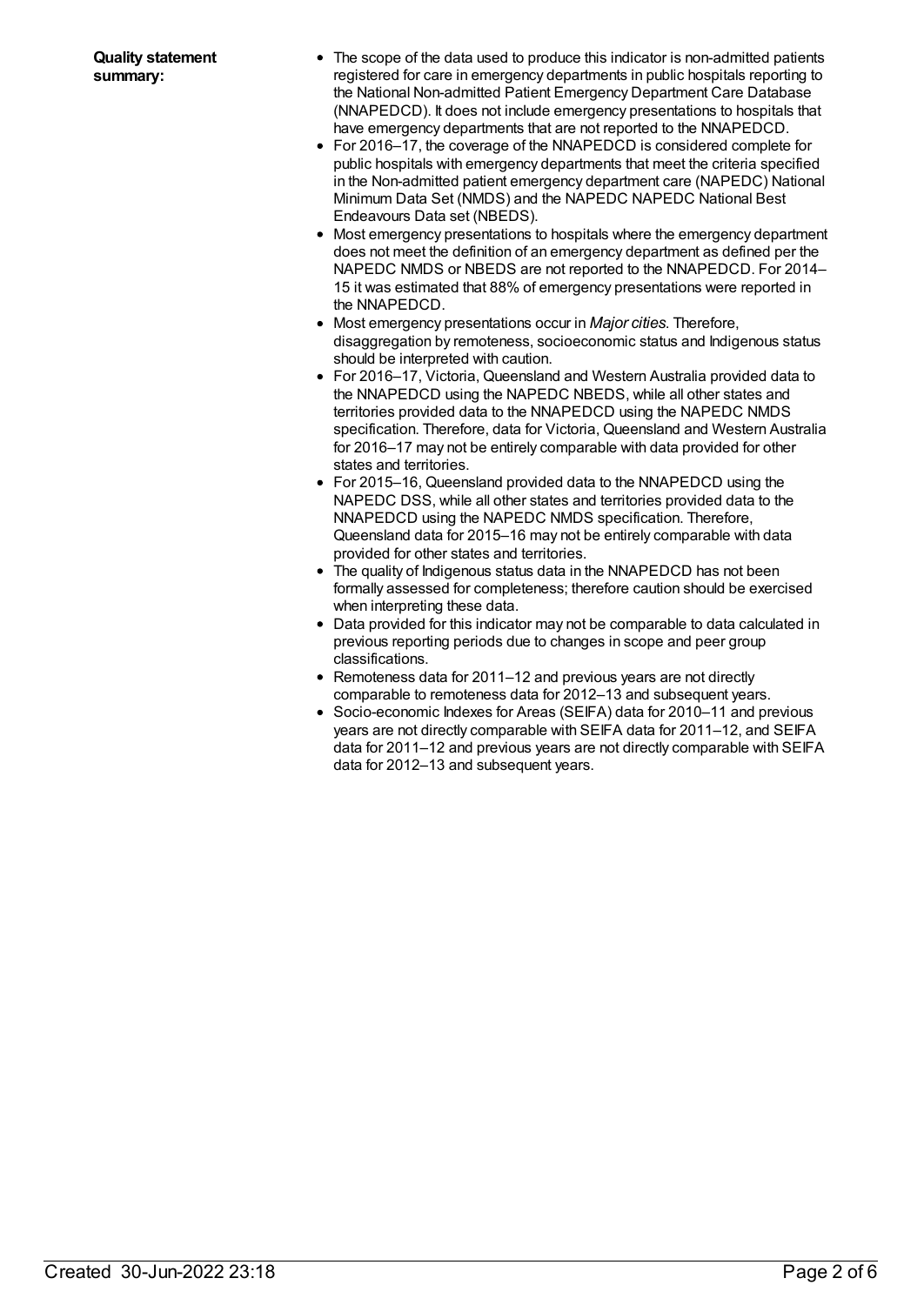| Institutional environment: | The Australian Institute of Health and Welfare (AIHW) is a major national agency set<br>up by the Australian Government under the <b>Australian Institute of Health and</b><br>Welfare Act 1987 to provide reliable, regular and relevant information and statistics<br>on Australia's health and welfare. It is an independent corporate Commonwealth<br>entity governed by a management board, and accountable to the Australian<br>Parliament through the Health portfolio. |
|----------------------------|--------------------------------------------------------------------------------------------------------------------------------------------------------------------------------------------------------------------------------------------------------------------------------------------------------------------------------------------------------------------------------------------------------------------------------------------------------------------------------|
|                            | The AIHW aims to improve the health and wellbeing of Australians through better<br>health and welfare information and statistics. It collects and reports information on a<br>wide range of topics and issues, ranging from health and welfare expenditure,<br>hospitals, disease and injury, and mental health, to ageing, homelessness,<br>disability and child protection.                                                                                                  |
|                            | The Institute also plays a role in developing and maintaining national metadata<br>standards. This work contributes to improving the quality and consistency of<br>national health and welfare statistics. The Institute works closely with governments<br>and non-government organisations to achieve greater adherence to these<br>standards in administrative data collections to promote national consistency and<br>comparability of data and reporting.                  |
|                            | One of the main functions of the AIHW is to work with the states and territories to<br>improve the quality of administrative data and, where possible, to compile national<br>datasets based on data from each jurisdiction, to analyse these datasets and<br>disseminate information and statistics.                                                                                                                                                                          |
|                            | The Australian Institute of Health and Welfare Act 1987, in conjunction with<br>compliance to the <i>Privacy Act 1988</i> (Commonwealth), ensures that the data<br>collections managed by the AIHW are kept securely and under the strictest<br>conditions with respect to privacy and confidentiality.                                                                                                                                                                        |
|                            | For further information see the <b>AIHW</b> website.                                                                                                                                                                                                                                                                                                                                                                                                                           |
|                            | Data for the NNAPEDCD were supplied to the AIHW by state and territory health<br>authorities under the terms of the National Health Information Agreement (see the<br>following links):                                                                                                                                                                                                                                                                                        |
|                            | /content/index.phtml/itemld/182135                                                                                                                                                                                                                                                                                                                                                                                                                                             |
|                            | The state and territory health authorities received these data from public hospitals.<br>States and territories use these data for service planning, monitoring and internal<br>and public reporting. Hospitals may be required to provide data to states and<br>territories through a variety of administrative arrangements, contractual<br>requirements or legislation.                                                                                                     |
| <b>Timeliness:</b>         | The reference period for these data is 2016-17.                                                                                                                                                                                                                                                                                                                                                                                                                                |
| <b>Accessibility:</b>      | The AIHW provides a variety of products that draw upon the NNAPEDCD.<br>Published products available on the AIHW website include the Emergency<br>department care: Australian hospital statistics series of reports with associated<br>Excel tables. These products may be accessed on the AIHW website at:<br>http://www.aihw.gov.au/hospitals/                                                                                                                               |
| Interpretability:          | Metadata information for the NAPEDC NMDS and the NAPEDC NBEDS is<br>published in the AIHW's online metadata repository, METeOR, and the National<br>health data dictionary.                                                                                                                                                                                                                                                                                                    |
|                            | The National health data dictionary can be accessed online at:<br>/content/index.phtml/itemld/268110                                                                                                                                                                                                                                                                                                                                                                           |
|                            | The data quality statement for the 2015–16 NNAPEDCD can be accessed on the<br>AIHW website at: /content/index.phtml/itemld/659714                                                                                                                                                                                                                                                                                                                                              |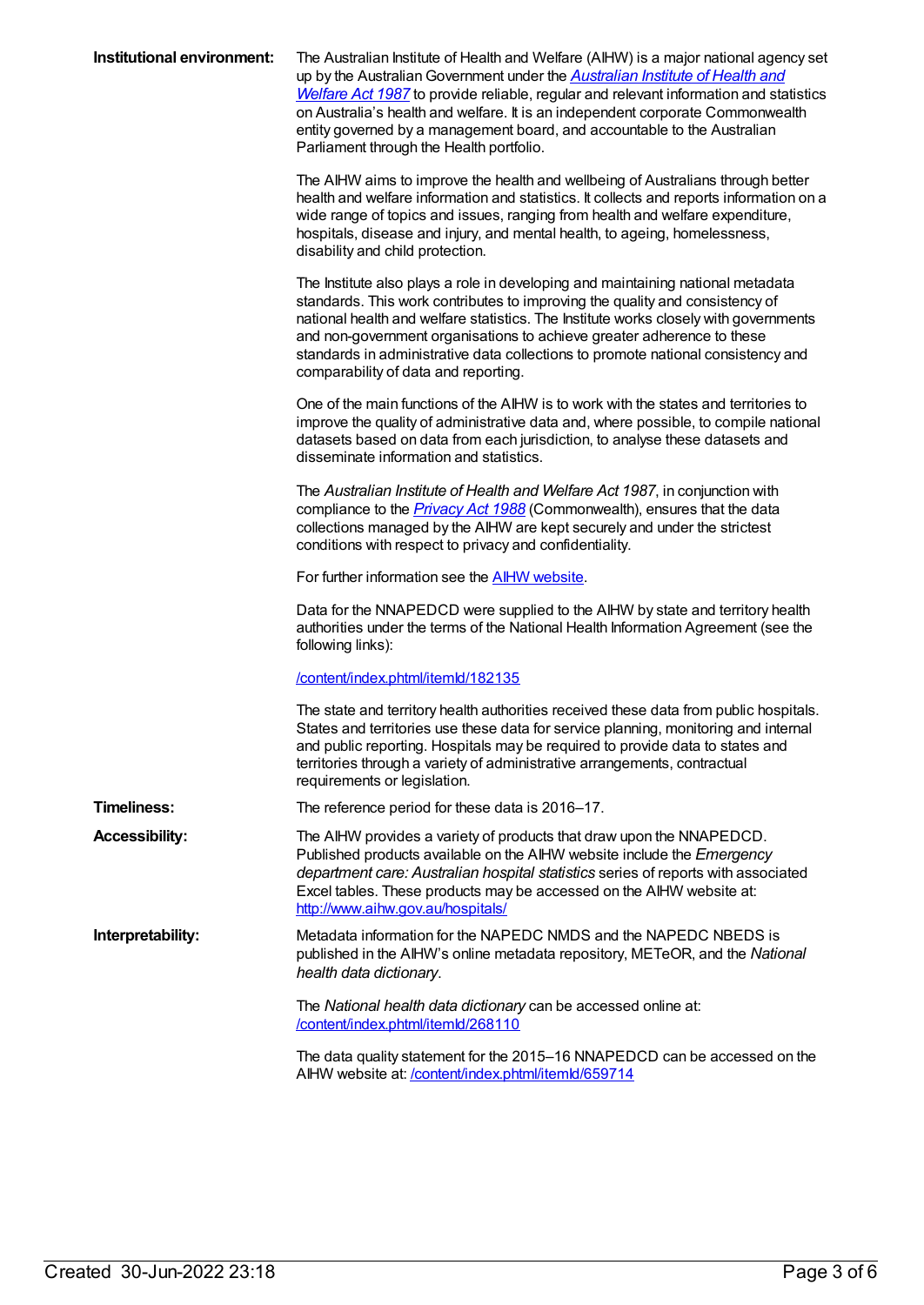**Relevance:** The purpose of the NNAPEDCD is to collect information on the characteristics of emergency department care (including waiting times for care) for non-admitted patients registered for care in emergency departments in public hospitals. For the years 2003–04 to 2012–13 inclusive, the scope of the NNAPEDCD was public hospitals classified as either *Principal referral and specialist women's and children's hospitals* (peer group A) or *Large hospitals* (peer group B).

> From 2013–14, the scope of the NNAPEDCD was patients registered for care in emergency departments in public hospitals where the emergency department meets the following criteria:

- purposely designed and equipped area with designated assessment, treatment and resuscitation areas
- ability to provide resuscitation, stabilisation and initial management of all emergencies
- availability of medical staff in the hospital 24 hours a day
- designated emergency department nursing staff 24 hours per day 7 days per week, and a designated emergency department nursing unit manager.

The data presented here are not necessarily representative of the hospitals not included in the NNAPEDCD.

For 2015 and prior reporting periods, the indicator included only peer group A (*Principal referral and specialist women's and children's hospitals*), peer group B (*Large hospitals*) and the Mersey Community Hospital. For the 2016, 2017 and this 2018 reporting period, the scope of the indicator has been increased to all public hospitals reporting to the NNAPEDCD. It is not possible to provide comparable data for the years prior to 2013–14, thus data for 2012–13 and previous years for this indicator are not directly comparable with data for 2013–14 and subsequent years.

For 2013–14, 2014–15, 2015–16 and 2016–17 the coverage of the NNAPEDCD collection is considered complete for public hospitals with an emergency department meeting the criteria above. Most emergency presentations to hospitals where the emergency department does not meet the definition of an emergency department as defined above are not reported to the NNAPEDCD. For 2014–15 it was estimated that 88% of emergency presentations were reported in the NNAPEDCD.

The analyses by remoteness and socioeconomic status are based on the Statistical Area Level 2 (SA2) of usual residence of the patient. However, data are reported by jurisdiction of presentation, regardless of the jurisdiction of usual residence. Hence, data represent the proportion of patients living in each remoteness area or SEIFA population group (regardless of their jurisdiction of residence) seen within the benchmark time in the reporting jurisdiction. This is relevant if significant numbers of one jurisdiction's residents are treated in another jurisdiction.

The SEIFA categories for socioeconomic status represent approximately the same proportion of the national population, but do not necessarily represent that proportion of the population in each state or territory (each SEIFA decile or quintile represents 10% and 20% respectively of the national population). For 2016–17, the SEIFA scores for each SA2 are derived from 2011 Census data and represent the attributes of the population in that SA2 in 2011.

Other Australians includes presentations for non-Indigenous people and those for whom Indigenous status was not stated.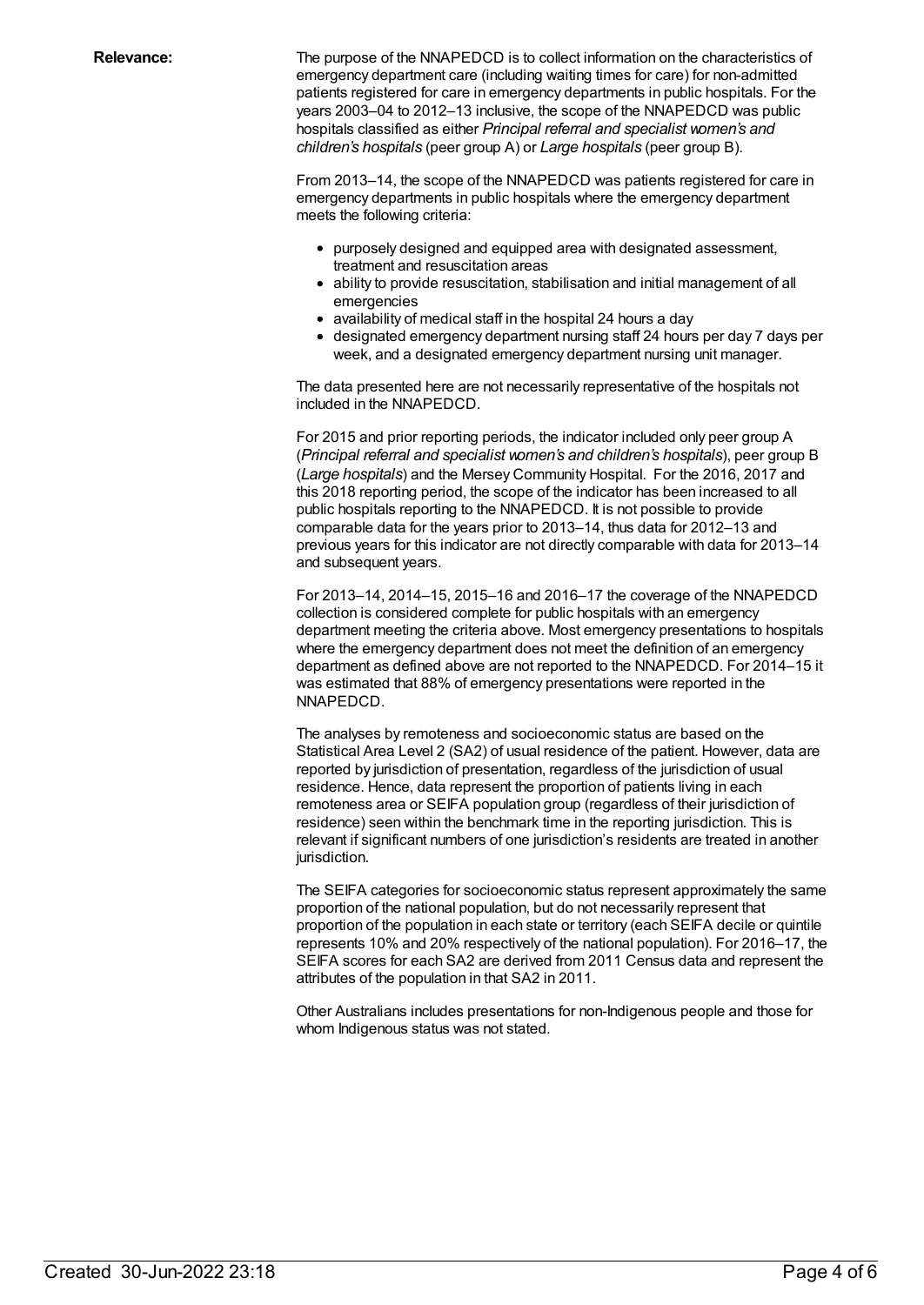**Accuracy:** States and territories are primarily responsible for the quality of the data they provide. However, the AIHW undertakes extensive validations on data. Data are checked for valid values, logical consistency and historical consistency. Where possible, data in individual data sets are checked against data from other data sets. Potential errors (including waiting time outliers) are queried with jurisdictions, and corrections and resubmissions may be made in response to these queries. The AIHW does not adjust data to account for possible data errors or missing or incorrect values.

> The quality of Indigenous status data in the NNAPEDCD has not been formally assessed for completeness; therefore caution should be exercised when interpreting these data.

Most emergency presentations occur in *Major cities*. Consequently, the data may not cover areas where the proportion of Indigenous Australians (compared with other Australians) is higher than average. Similarly, disaggregation by socioeconomic status and remoteness should be interpreted with caution.

Comparability across jurisdictions may be impacted by variation in the assignment of triage categories.

**Coherence:** The data reported for 2015–16 and 2016–17 are consistent with data reported for the NNAPEDCD for previous years for individual hospitals. However, as discussed in the Relevance section above, the scope of the indicator has been increased to all public hospitals reporting to the NNAPEDCD. It is not possible to provide comparable data for the years prior to 2013–14. Any comparison of data over time should take into account changes in scope, coverage and administrative and reporting arrangements.

> For 2015–16, Queensland provided data to the NNAPEDCD using the NAPEDC DSS, while all other states and territories provided data to the NNAPEDCD using the NAPEDC NMDS specificaiton. Therefore, Queensland data for 2015–16 may not be entirely comparable with data provided for other states and territories.

> Time series presentations may be affected by changes in the number of hospitals reported to the collection and changes in coverage.

The information presented for this indicator are calculated using the same methodology as data published in *Emergency department care: Australian hospital statistics* (report series).

In 2015, the AIHW developed a revised peer grouping for analysing and interpreting hospitals statistics and performance information. (See *Australian hospital peer groups* (AIHW 2015)). Peer group data calculated for this indicator for reports before 2015 were calculated using the previous AIHW peer group classification. Peer group data for the 2015 and later reports were calculated using the current AIHW peer group classification. Data reported using the previous peer group classification are not comparable with data reported using the current AIHW peer group classification.

Methodological variations also exist in the application of SEIFA to various data sets and performance indicators. Any comparisons of the SEIFA analysis for this indicator with other related SEIFA analysis should be undertaken with careful consideration of the methods used, in particular the SEIFA Census year, the SEIFA index used and the approach taken to derive quintiles and deciles.

National-level data disaggregated by Indigenous status for 2007–08 included data from New South Wales, Queensland, Western Australia, South Australia and the Northern Territory. National-level data disaggregated by Indigenous status for 2008–09, 2009–10 and 2010–11 included data from New South Wales, Victoria, Queensland, Western Australia, South Australia and the Northern Territory. National-level data disaggregated by Indigenous status for 2011–12 and subsequent years includes data from all eight states and territories. Therefore, data disaggregated by Indigenous status from 2007–08 are not comparable to 2008– 09, 2009–10 and 2010–11, and data for 2011–12 and subsequent years are not comparable with data for 2010–11 and prior years.

In 2011, the ABS updated the standard geography used in Australia for most data collections from the Australian Standard Geographical Classification to the Australian Statistical Geography Standard. Also updated at this time were